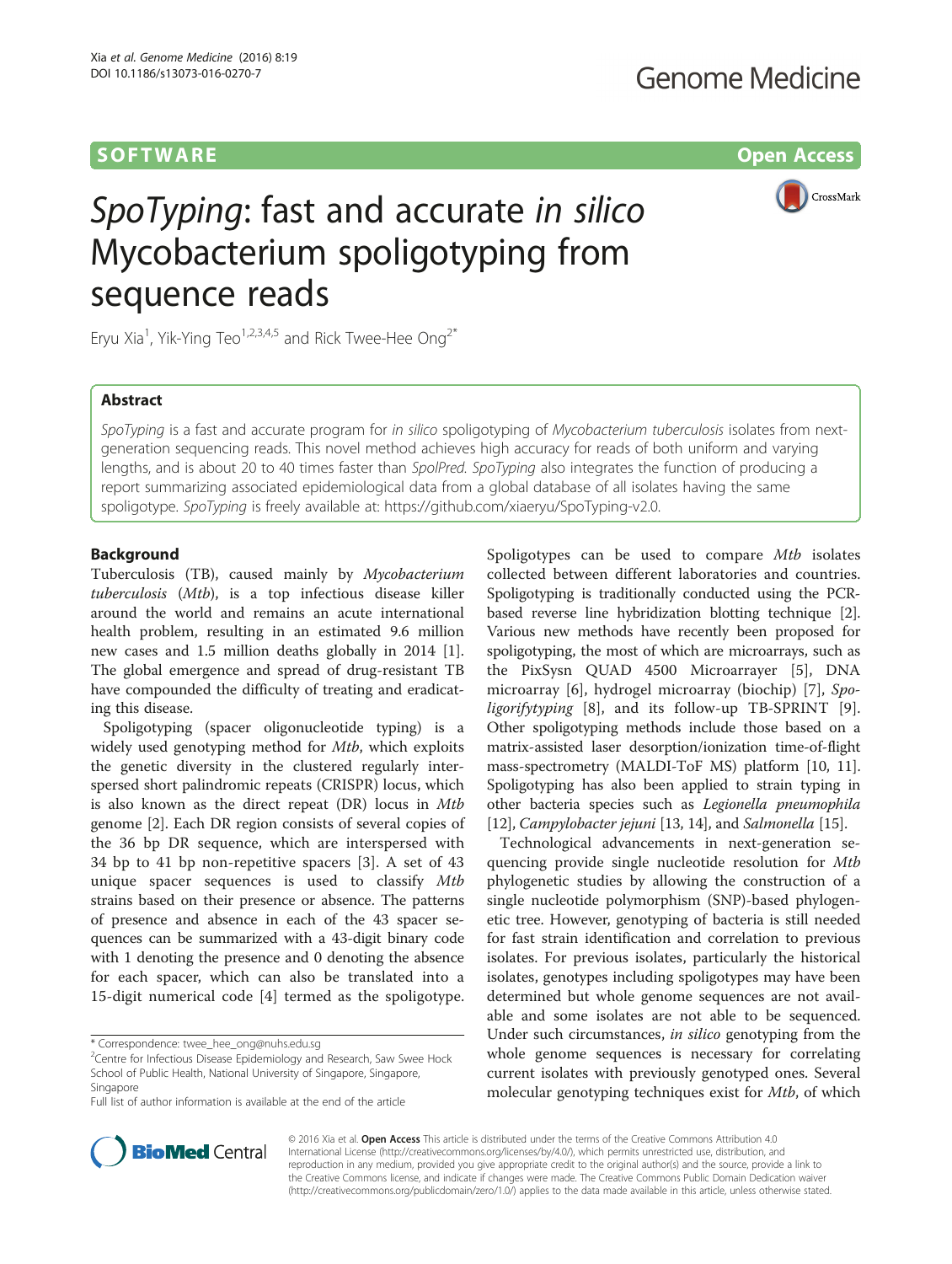the most widely used are: (1) spoligotyping; (2) mycobacterial interspersed repetitive units - variable numbers of tandem repeat (MIRU-VNTR); and (3) IS6110-based restriction fragment length polymorphism (IS6110- RFLP) [[16\]](#page-7-0). The inference of MIRU-VNTR from nextgeneration sequencing reads involves resolving the tandem repeats, which is extremely challenging for the current short sequence reads generated by the most widely used sequencing platforms. IS6110-RFLP commonly has its result based on the DNA fragment blots on electrophoresis gel image and thus focuses on the determination of the fragment lengths, which is also extremely challenging to infer since short read sequencing cannot be used alone to construct finished genomes. Spoligotyping, therefore, provides a unique opportunity to obtain the same result from whole genome sequences as the molecular genotyping result achieved in laboratories, which can correlate the isolates investigated using different approaches. In silico spoligotyping is also important for investigations using public data, where sequencing reads or complete genomic sequences are available but the spoligotypes of the isolates are not reported.

SpolPred [[17\]](#page-7-0) is a tool that accurately predicts the spoligotype of Mtb isolates from sequence reads of uniform length obtained from platforms such as Illumina GAII and HiSeq. However, for reads produced by platforms marketed for clinical diagnostics such as Illumina MiSeq and Ion sequencers, where the throughput is moderate and length of the reads are non-uniform, the accuracy of SpolPred is significantly reduced. SpoTyping improves the performance of SpolPred in three ways: (1) SpolPred reads in a fixed number of bases from each sequencing read as specified by the user. As a result, for sequencing experiments with non-uniform read length, the accuracy of prediction is highly dependent on the choices of the read length by the users. SpoTyping, by reading in the full length of the reads, makes use of all the available sequence data. (2) SpolPred requires the user to specify a direction for the reads, which can be either direct or reverse. However, since each FASTQ file consists of both direct and reverse reads, SpolPred only utilizes a fraction of the input sequence reads which can lead to incorrect predictions for sequencing experiments with low throughput. SpoTyping explicitly considers the reads in both directions, thereby using all the information presented in the sequence reads. (3) SpolPred relies on an inefficient sequence search algorithm, whereas SpoTyping integrates the BLAST algorithm in the search which reduces the time of the search considerably. In addition to the improvements listed above, SpoTyping also comes with novel functions not previously found in SpolPred or other software: (1) For TB disease outbreak investigation, it is necessary to quickly identify isolates with matching spoligotypes. SpoTyping thus automatically

queries SITVIT [[18](#page-7-0)], a global Mtb molecular markers database to retrieve associated epidemiological data for isolates with matched spoligotypes in an Excel spreadsheet, which can be presented as a graphical report showing the distribution summaries of the meta-data corresponding to the clades, years, and countries of isolation for these isolates. (2) SpoTyping works on different input files such as next-generations sequencing reads in FASTQ format, and complete genomic sequences or assembled contigs in FASTA format. (3) SpoTyping can be run on most operating systems such as Windows, Linux, and Mac OS, either as a non-interactive script which can be integrated into individual analysis pipelines or as an interactive application with a graphical user interface. Thus, we believe SpoTyping would be a useful tool for public health surveillance and genotyping from nextgeneration sequencing data in microbiological clinical diagnostic of Mtb strains.

#### Implementation

SpoTyping is implemented with Python and accepts two kinds of input files: single-end or pair-end sequence reads in FASTQ format, and complete genomic sequences or assembled contigs in FASTA format. A schematic representation of the SpoTyping workflow is shown in Fig. [1](#page-2-0). When the input files are sequence reads, SpoTyping first concatenates all sequence reads in the input FASTQ file(s) into a single contiguous sequence in FASTA format which would be constructed into a BLAST [[19](#page-7-0)] nucleotide database. The current program default (enabling the swift mode) is to read in no more than 250 Mbp of the sequence reads, which corresponds to a read depth of approximately 55X of the *Mtb* genome and would be sufficient in most situations. Disabling the swift mode would require SpoTyping to utilize all sequence reads with increased execution time. The set of 43 spacer sequences, each of 25 bp in length, would be queried against the constructed database using the standard nucleotide BLAST program. The BLAST output is then parsed to determine the number of hits for each spacer sequence in the input file(s). A maximum of one mismatch out of 25 bp of the spacer sequence is allowed for a BLAST match to be considered as a hit. For sequence reads, if a spacer sequence is absent in the Mtb isolate, then no or very few hits would be identified, while if the number of hits exceeds a threshold (hit threshold has a default of five error-free hits and six 1-error-tolerant hits), it indicates the presence of the spacer sequence where the number of hits correlates with the sequence read depth of the locus. For genomic sequences or assembled contigs, the presence of one hit for a spacer sequence indicates the presence of the spacer. The binary string of 43 digits, each digit representing one of the 43 spacer sequences with 0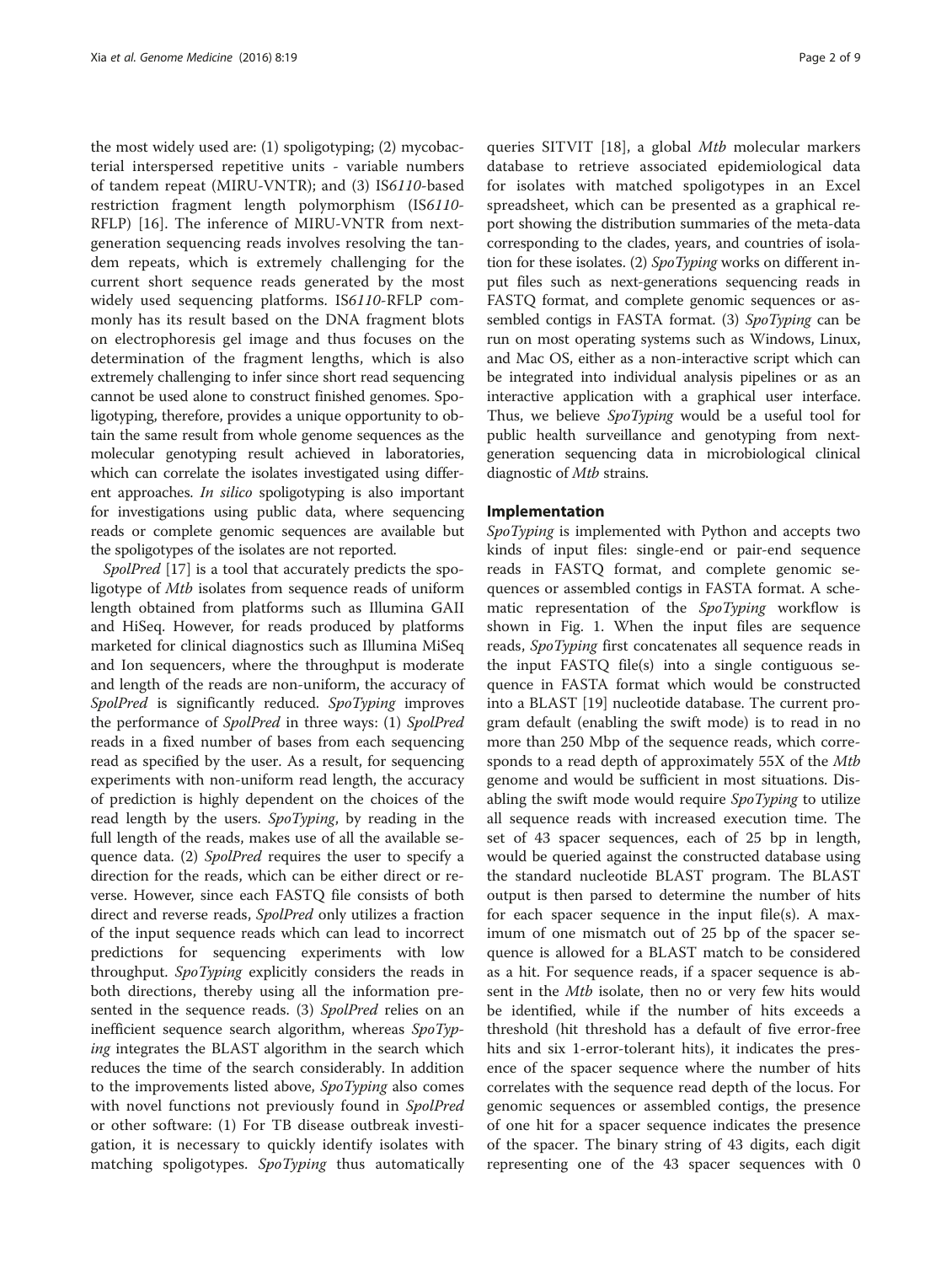<span id="page-2-0"></span>

indicating absence and 1 indicating presence, can therefore be written into an octal code that defines the spoligotype of the Mtb isolate. The predicted spoligotype is then automatically queried in the SITVIT database to retrieve all reported isolates having identical spoligotypes, where associated data corresponding to the MIRU12, VNTR, SIT, MIT, VIT, clades, countries of origin, countries of isolation, and year of report for these isolates would be downloaded in an Excel spreadsheet. SpoTyping also includes an R script that can present summary statistics of the associated meta-data as a pdf report.

The accuracy of *SpoTyping* was assessed in comparison with SpolPred on three datasets: (1) 161 isolates sequenced on Illumina HiSeq (SRA: SRA065095); (2) 30 isolates sequenced on Illumina MiSeq (ENA: PRJNA218508); and (3) 16 isolates sequenced on Ion Torrent (ENA: PRJEB6576). The first assessment was conducted on a dataset of 161 Mtb isolates sequenced on Illumina HiSeq with experimentally determined spoligotypes reported [[20](#page-8-0)]. Both SpoTyping and SpolPred were run with default parameters. The predicted octal codes were each queried in the SITVIT database to identify the matching spoligotype for comparison with the reported spoligotype. Discordant results were examined by searching the spacer sequences on the contigs assembled using the *de novo* assembly software Velvet [[21](#page-8-0)]. The next assessment was conducted on a dataset of 30 Mtb isolates sequenced on Illumina MiSeq without reported spoligotypes. The reference spoligotype for each isolate was determined by manual inspection of the BLAST output file to determine the number of hits for each spacer sequence in the sequence reads. Given that the sequence read depths are above 20X for all isolates, no hit for a spacer sequence is a strong indication of its absence while a number of above five hits is a strong indication of the presence of the spacer sequence. While a judgement cannot be safely made based on a hit number of 1 to 5, isolates with at least one such case were removed from the study, leaving only isolates with confident reference spoligotypes. SpoTyping was run with default parameters while SpolPred calls for a specified read length, where a range of read lengths were used based on the read length percentiles from 0.04 to 1 at a step of 0.04, resulting in a total of 25 predictions for each isolate. The accuracy of SpoTyping was also assessed in comparison with SpolPred on a dataset of 16 Mtb isolates sequenced on Ion Torrent. The reference spoligotypes were determined similarly as those for Illumina MiSeq data. The running parameters were also similar as those for Illumina MiSeq data.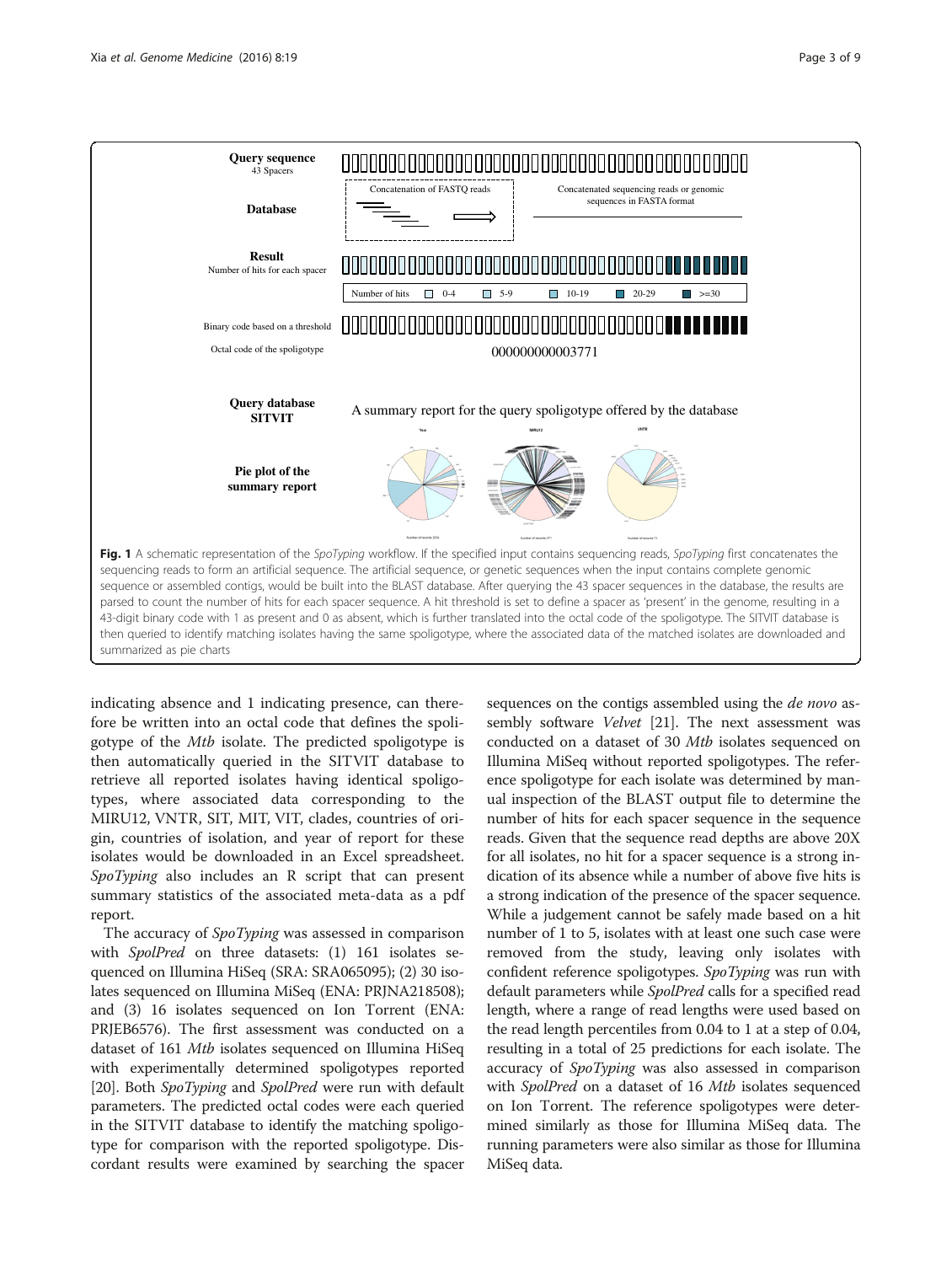The time performance of SpoTyping was compared with *SpolPred* based on the first dataset. The programs were run on a 64-bit Fedora Linux server workstation having a 2.0 GHz quad processor and 32 GB RAM. Both SpoTyping and SpolPred were run twice for each isolate either with or without the swift mode. Default parameters were used for SpoTyping swift mode, while for nonswift mode, 10 error-free hits or 12 1-error-tolerant hits (options of -m 10 -r 12) was taken as the hit threshold due to the high sequencing coverage to eliminate false positives. For SpolPred, the pair-end sequence reads were first concatenated (concatenation time not counted toward the running time). The read lengths were set to be the actual read lengths. The hit threshold was similarly set to be 10 (option of -m 10) in the non-swift mode.

The performance of SpoTyping was assessed for various sequence read depths to determine its applicable range, where we determined the accuracies of the SpoTyping prediction for: (1) an H37Ra Mtb isolate which had a sequencing throughput of 3,000 Mbp (approximately  $670X$ ); and  $(2)$  a Beijing-genotype Mtb isolate with a sequencing throughput of 2,700 Mbp (approximately 600X) by performing 50 iterations each for six down-sampling ratios of 50 %, 20 %, 10 %, 5 %, 2 %, and 1 % of the initial number of reads for each isolate. In each down-sampling experiment, a certain percent of the sequence reads were randomly selected from the original FASTQ file to form a new file with a lower read depth, where the percentage is called the down-sampling ratio. For all of the down-sampling experiments, default settings were used except for the categories of 2 % and 1 % where the hit threshold was set to two error-free hits and three 1-error-tolerant hits (options of -m 2 -r 3). The false positives caused by the concatenation of sequence reads were also assessed in the down-sampling experiment.

The selection of the hit thresholds was also based on the down-sampling experiments. In each down-sampling experiment, the number of both error-free hits and 1 error-tolerant hits for each spacer identified by SpoTyping were divided by the estimated read depth (number of sequence bases/ 4,500,000) of the experiment, representing the number of hits as a percentage of the estimated read depth. For each spacer in each experiment, the percentage is used as the feature to classify a spacer as present or absent, while the spacer's actual class of presence or absence is used to assess whether the classification is correct. A set of percentages was used as the thresholds to calculate the respective true positive rates and false positive rates, which were plotted as a receiver operating characteristic (ROC) curve. The thresholds were selected to maximize the true positive rate while minimizing the false positive rate.

The Beijing-genotype isolate can be accessed through the European Nucleotide Archive (ENA) code ERP006354. The H37Ra isolate is a laboratory strain that was sequenced as part of a validation sequencing run, and the FASTQ files will be provided upon request.

### Results

## In silico spoligotyping of 161 Mtb isolates sequenced on Illumina HiSeq

For all the 161 Mtb isolates, SpoTyping and SpolPred predicted the same spoligotypes (Additional file [1](#page-7-0): Table S1), of which 20 isolates either without a match in the SITVIT database or reported as 'New' were excluded from subsequent comparisons. Of the remaining 141 isolates, predictions of SpoTyping and the laboratory determined spoligotypes for 127 isolates (90.07 %) were identical. For the 14 discordant isolates, the spacer sequences were searched in the assembled contigs to determine the spoligotypes, which are all concordant with the predictions from SpoTyping (Additional file [1](#page-7-0): Table S2).

# In silico spoligotyping of 30 Mtb isolates sequenced on Illumina MiSeq

The accuracy of SpoTyping was then assessed in comparison with SpolPred on 30 Mtb isolates sequenced on Illumina MiSeq, among which 21 passed filtering for having reference spoligotypes confidently determined. SpoTyping correctly inferred the spoligotypes for all 21 isolates. Since SpolPred requires for a read length to be specified as input, a range of read lengths were assessed based on the percentiles from 0.04 to 1 at a step of 0.04, resulting in a total of 25 predictions for each isolate whose read length specifications are summarized in Additional file [1](#page-7-0): Table S3. At each percentile, the predictions for the 21 isolates were analyzed to calculate the prediction accuracy, which is summarized in Fig. [2](#page-4-0) and Additional file [1:](#page-7-0) Table S4. SpolPred performs the best using the read lengths at the 0.36, 0.40, or 0.44 percentiles, with accuracies around 50 %. The prediction accuracy of SpolPred is significantly lower than that obtained by SpoTyping and is also highly dependent on the choice of read length used as input which in itself is difficult to determine.

# In silico spoligotyping of 16 Mtb isolates sequenced on Ion Torrent

The accuracy for spoligotype inference was also determined on 16 *Mtb* isolates sequenced on Ion Torrent with spoligotypes reported to be all Beijing genotype [[22\]](#page-8-0). Of the 16 isolates, 11 have confidently determined spoligotypes, which are all of the spoligotype '000000000003771' as are consistent with the reported Beijing genotype. SpoTyping makes correct prediction for all the 11 isolates. The performance of SpolPred is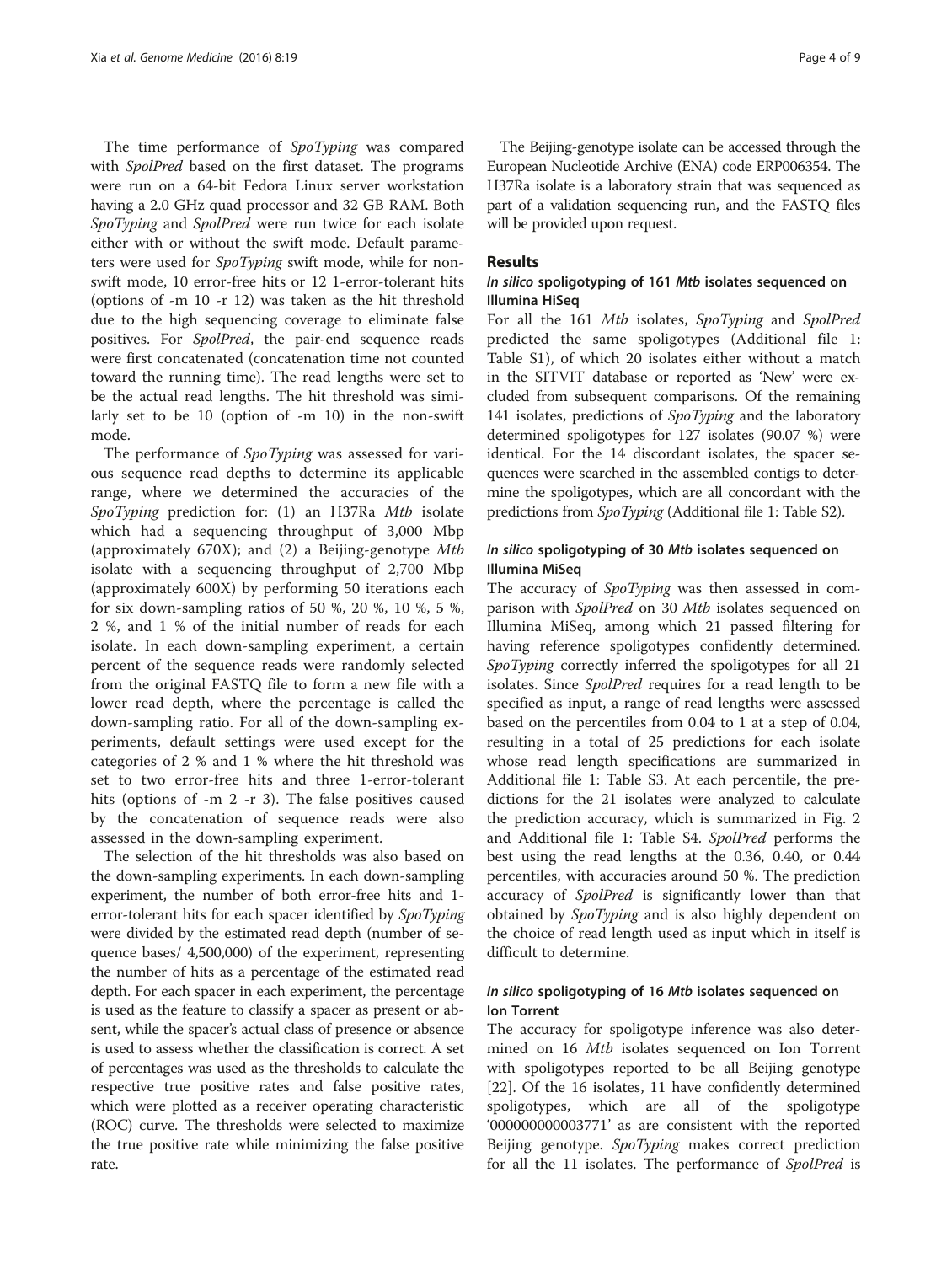<span id="page-4-0"></span>

summarized in Fig. 2, Additional file [1](#page-7-0): Table S5 and Table S6. SpolPred performs best using the read length at the 0.08 and 0.12 percentile, with accuracies of only around 10 %.

## Comparison of time performance for SpoTyping and SpolPred on 161 Mtb isolates

For the 161 Mtb isolates tested, SpoTyping is about 20 to 40 times faster than SpolPred, with SpoTyping taking an average of 28.8 s (standard deviation is 5.3 s) in its swift mode, and an average of 56.4 s (standard deviation is 8.0 s) to process all reads, while SpolPred took an average of 17 min 19.3 s (standard deviation is 1 min 35.3 s) by using the -s option, or an average of 18 min 20.0 s (standard deviation is 50.2 s) to process all reads (Additional file [1](#page-7-0): Table S1).

#### Down-sampling experiments

Based on the down-sampling experiments which first explore the applicable throughput for accurate spoligotype inference, *SpoTyping* is able to efficiently and accurately predict the spoligotype for isolates having sequencing throughput over 54 Mbp (read depth of approximately 12X) with accuracies above 98 % (Fig. [3](#page-5-0), Additional file [1](#page-7-0): Table S7 for H37Ra and Additional file [1](#page-7-0): Table S8 for Beijing). However, for isolates that are sequenced at very low coverage (below 10X), using the lower threshold is still not sufficient to make accurate predictions as some of the spacer sequences would not be adequately sequenced and represented in the input FASTQ file(s).

Since SpoTyping concatenates sequence reads into an artificial sequence to create the BLAST database, an immediate concern is the false positives created due to chimera sequences. In all of 600 down-sampling experiments performed for both H37Ra and Beijing genotype Mtb isolates, the maximum number of false positive hit is 1 for both error-free hits and 1-error-tolerant hits. Of the experiments, 98.3 % (590/600) show no false positive error-free hits while 95.7 % (574/600) show no false positive 1-error-tolerant hits. The likelihood of false positives created due to chimera sequences is thus low which can be further reduced by setting more stringent hit thresholds.

# Threshold selection

We evaluated the choice of the hit thresholds to determine the presence or absence of a spacer sequence used in SpoTyping. The evaluation was conducted in the down-sampling experiments, based on the groups with down-sampling ratios from 2 % to 50 % (read depths between approximately 12X and approximately 300X) where accurate inferences for the spacer sequences are possible to be made. A total of 21,586 spacer sequence instances ((5 down-sampling ratios \* 50 rounds for each down-sampling ratio \* 43 spacer for each round + 43 spacers without down-sampling) =  $10,793$  spacers for each of the two strains) with their respective number of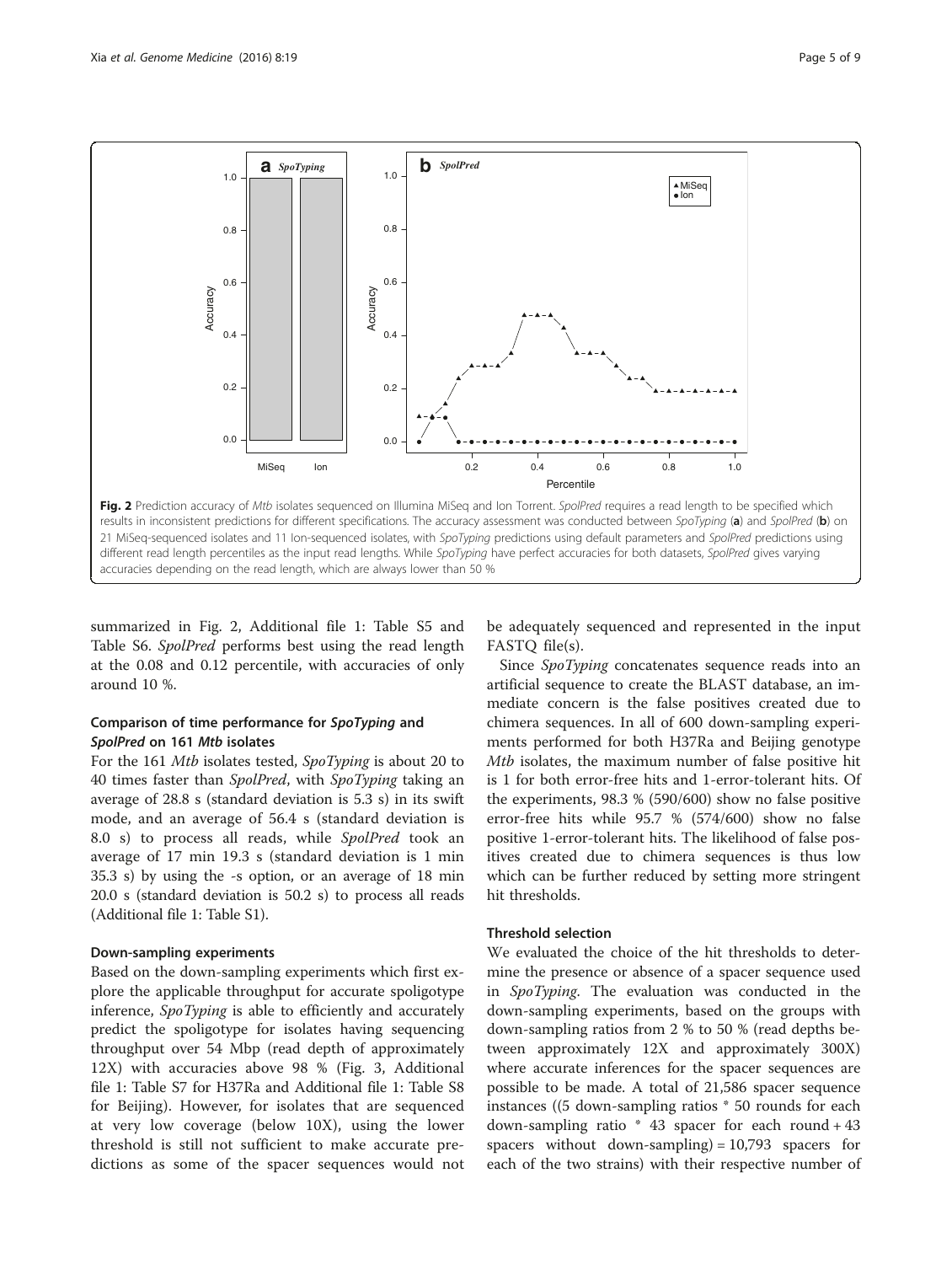<span id="page-5-0"></span>

hits identified by SpoTyping were included in the analysis, of which 10,040 are absent cases and 11,546 are present cases. The number of hits was divided by the estimated read depth to represent the number of hits as a percentage of the read depth in order to adjust for the difference in sequencing throughput. A set of

percentages was used as the thresholds to calculate the respective true positive rates and false positive rates, which were plotted as an ROC curve (Fig. 4). The ROC curves for both the error-free hits (Fig. 4a) and 1-error-tolerant hits (Fig. 4b) show very high true positive rates and very low false positive rates, with the areas under the ROC being 0.9999997 and 0.9999998, respectively. False positive rates are always nearly 0, while the true positive rates are above 99 % by setting the thresholds to be 1.80 % to 14.86 % of the read depth for error-free hits and 1.80 % to 14.88 % of the read depth for 1-error-tolerant hits. Thus the default thresholds of five error-free hits and six 1 error-tolerant hits are applicable to sequencing experiments with estimated read depths between approximately 30X and approximately 280X. The thresholds can be adjusted accordingly given sequencing throughputs beyond this range.

## **Discussion**

The increasing global burden of TB, especially drugresistant strains, has put a significant spotlight on pathogen whole genome sequencing as a rapid diagnostic tool, which is of great relevance to both public health surveillance and clinical treatment. The application of next-generation sequencing in clinical microbiology requires fast and easy-to-use software that is able to accurately produce easily comprehensible results. As shown, SpoTyping is able to accurately determine the spoligotype of the *Mtb* isolate rapidly. Contrary to SpolPred which is sensitive to the user-specified read length and gives inconsistent predictions at different



positive rates and low false positive rates, with the areas under the ROC being 0.9999997 and 0.9999998, respectively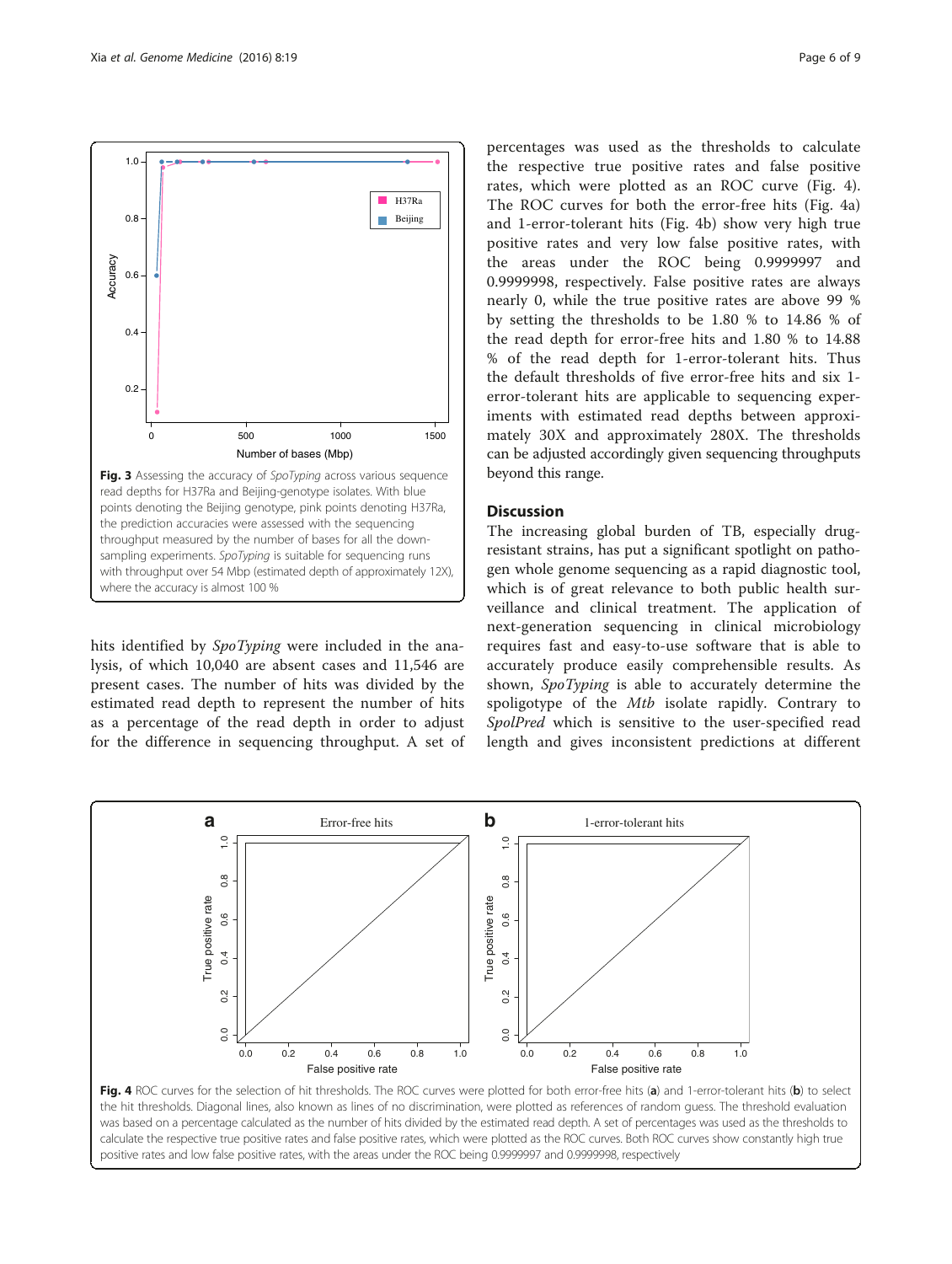read lengths, SpoTyping gives accurate predictions based on sequence reads produced from different technologies regardless of the length uniformity of the sequence reads and is 20 to 40 times faster than SpolPred. The additional functions of database query, information visualization and report generation provided by SpoTyping where the predicted spoligotype is automatically queried in the SITVIT database to retrieve all associated epidemiological data corresponding to the MIRU12, VNTR, SIT, MIT, VIT, clades, countries of origin, countries of isolation, and year of report and presented as a report would be a useful tool for public health surveillance of Mtb strains causing tuberculosis.

While there are several molecular typing techniques for Mtb, the most widely used are spoligotyping, MIRU-VNTR, and IS6110-RFLP. Spoligotyping, though being a relatively simple, cost-effective, and high-throughput method, suffers from the limitations of: (1) having relatively low discriminatory power [\[23](#page-8-0)] due to its use of only a single genetic locus; and (2) having limited use in phylogenetic study. Among the genotyping methods for Mtb, a combination of spoligotyping and MIRU-VNTR was reported to be the best strategy [\[24](#page-8-0), [25](#page-8-0)]. However, significant technical challenges currently exist for the accurate in silico typing from next-generation sequencing reads of MIRU-VNTR which involves resolving tandem repeats and IS6110-RFLP whose result is based on DNA fragment blots on electrophoresis gel image and thus involves the determination of the fragment lengths. Spoligotyping, as a result, provides a unique chance to obtain the same result from whole genome sequences as the molecular typing result achieved in laboratories, which can correlate the isolates investigated with different approaches. Though spoligotyping has less discrimination power than SNP phylogeny inferred from whole genome sequences, it is unique in correlating the genomic data produced in research labs and the molecular typing data from clinical laboratories. Thus in silico spoligotyping is not only a genotyping method for Mtb isolate differentiation, but also a bridge between isolates with whole genome sequences available and isolates typed and investigated with traditional laboratory protocols, especially those historical isolates that are not sequenced. Inexorably, clinical surveillance and management of TB, particularly for disease diagnosis and treatment, will progress towards the use of direct Mtb sequencing. Thus the ease of use and interpretability of the results will be of considerable importance to users within a clinical setting, which is well achieved with SpoTyping.

A recently published letter reported CASTB, an analysis server for the Mycobacterium tuberculosis complex, which provides next-generation sequencing data analysis tools for virtual typing (spoligotyping included), virtual

drug resistance analysis, and phylogenetic analysis [\[26](#page-8-0)]. While the webserver provides a comprehensive overview at the sequencing data, the performance of each tool is not well evaluated in the publication. More accurate and well assessed tools are thus needed for further analysis. SpoTyping is well assessed to provide high accuracy for in silico spoligotyping and thus demonstrates the reliability of the results. SpoTyping also benefits from its open source nature that it can be easily integrated into in-house analysis pipelines for in-depth analysis of the sequencing data. When talking about execution time, services provided by web servers may be very slow due to the inherent issues such as the process of data uploading and the availability of the computational resources. SpoTyping, on the other hand, can be set up locally and provides the spoligotyping result within a minute.

For the 14 discordant spoligotypes between the laboratory tests and the in silico predictions made by SpoTyping in the 161 Mtb isolates sequenced on Illumina HiSeq, the SNP-based phylogenetic tree of these 161 Mtb isolates in the original article [\[20](#page-8-0)] was examined to compare the lineage with the spoligotyping results (Additional file [1:](#page-7-0) Table S9). Out of the 14 discordant results, three showed better concordance of the *in silico* prediction with the lineage on the tree. As an example, an isolate (Accession: SRR671868, Strain: 143) located at Lineage 4.2 on the SNP-based phylogenetic tree is reported to be a Beijing genotype based on the laboratory test in the publication, while predicted to be a T2 genotype by SpoTyping. However, the Beijing genotype is usually found at East Asia Lineage 2, while Lineage 4 usually harbors the Euro-American genotypes. One of the discrepancies may be caused by the different naming of spoligotypes in different databases (Beijing and Beijinglike). Definite conclusion cannot be made for the remaining 10 isolates for which the reported spoligotype and in silico predicted spoligotype are different while the lineages for both spoligotypes are similar (T2 and H3, for example). For such isolates, the difference could be due to the discrepancy between laboratory tests and the genomic features.

#### Conclusions

SpoTyping is an accurate, fast, and easy-to-use program for in silico spoligotyping of Mtb isolates from nextgeneration sequencing reads, complete genomic sequences, and assembled contigs. In addition, SpoTyping automatically queries the global Mtb molecular markers database SITVIT to retrieve associated data for matching isolates with the inferred spoligotypes, which can be summarized graphically to generate a report. SpoTyping would be a useful tool for public health surveillance and genotyping of Mtb strains.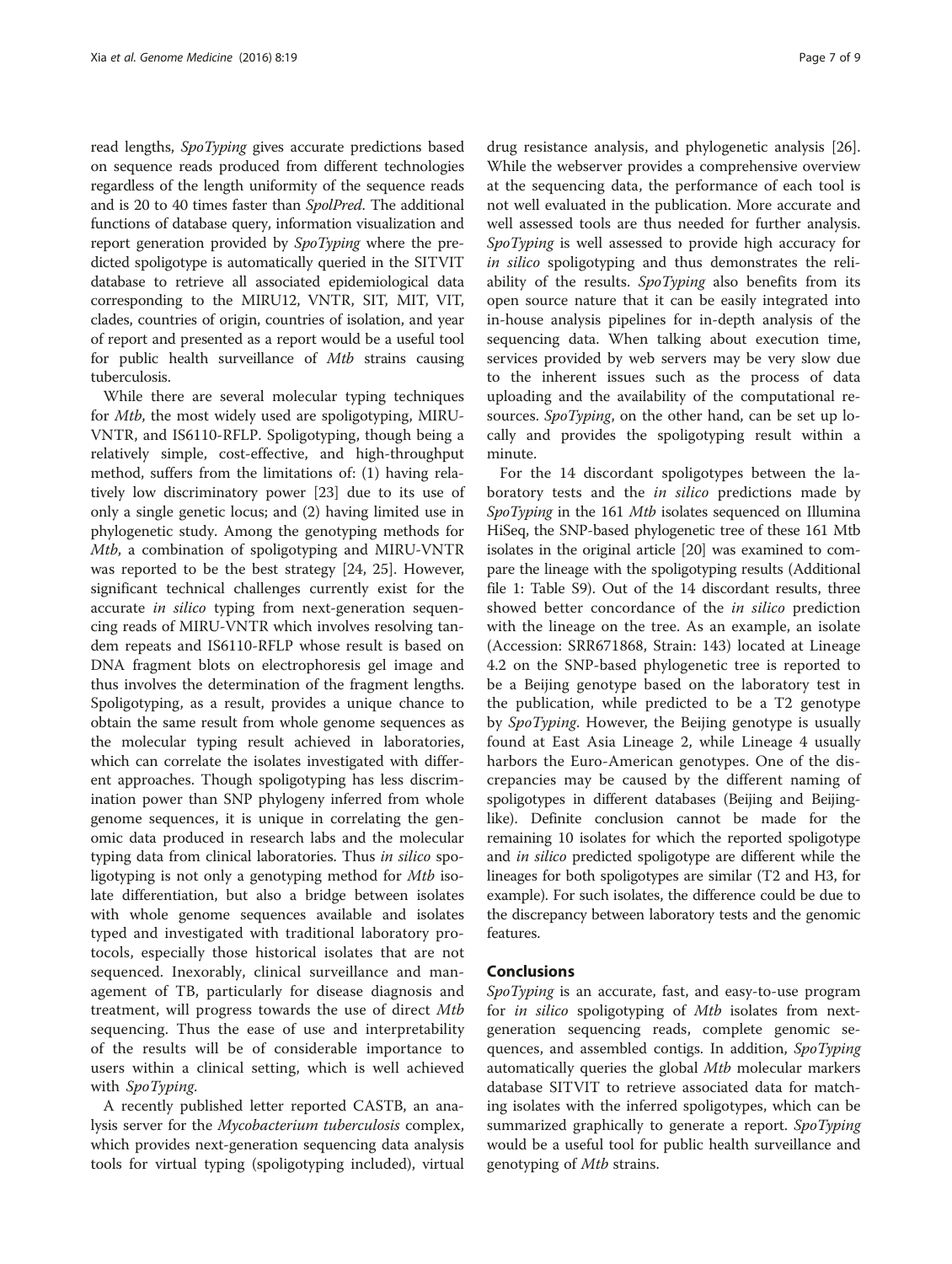# <span id="page-7-0"></span>Availability and requirements

- Project name: SpoTyping
- Project home page: [https://github.com/xiaeryu/](https://github.com/xiaeryu/SpoTyping-v2.0) [SpoTyping-v2.0](https://github.com/xiaeryu/SpoTyping-v2.0)
- Operating systems: Linux, Mac OS, Windows
- Programming language: Python (version 2.7)
- Other requirements: BLAST
- License: GNU General Public License
- Any restrictions to use by non-academics: None

# Additional file

[Additional file 1: Table S1.](dx.doi.org/10.1186/s13073-016-0270-7) Spoligotype prediction and time performance of 161 Mtb isolates with SpoTyping in comparison with SpolPred. Table S2. Spoligotypes of 14 Mtb isolates determined from contigs obtained by de novo assembly, Velvet. Table S3. Actual length at different percentiles used as the read length for SpolPred spoligotype prediction of isolates sequenced on Illumina MiSeq. Table S4. Spoligotype prediction for Mtb isolates sequenced by Illumina MiSeq with SpoTyping in comparison with SpolPred. Table S5. Actual length at different percentiles used as the read length for SpolPred spoligotype prediction of isolates sequenced on Ion Torrent. Table S6. Spoligotype prediction for Mtb isolates sequenced by Ion Torrent with SpoTyping in comparison with SpolPred. Table S7. Statistics of time and accuracy of running SpoTyping on 50 iterations each for various down-sampling ratios of an H37Ra Mtb isolate. Table S8. Statistics of time and accuracy of running SpoTyping on 50 iterations each for various down-sampling ratios of a Beijing Mtb isolate. Table S9. Lineages of 14 discordant Mtb isolates by SpoTyping, experimentally reported and phylogenetic tree. (XLSX 55 kb)

#### Abbreviations

CRISPR: clustered regularly interspaced short palindromic repeats; DR: direct repeat; MIRU-VNTR: mycobacterial interspersed repetitive units - variable numbers of tandem repeat; Mtb: Mycobacterium tuberculosis; RFLP: restriction fragment length polymorphism; ROC: receiver operating characteristic; SNP: single nucleotide polymorphism; TB: tuberculosis.

#### Competing interests

The authors declare that they have no competing interests.

#### Authors' contributions

EX, YYT, and RTHO conceived the project. EX designed and implemented the project with help from YYT and RTHO. EX and RTHO wrote the manuscript. All authors read and approved the final manuscript.

#### Acknowledgements

The authors thank Li-Hwei Sng and Justine Peh from Central Tuberculosis Laboratory, Department of Pathology, Singapore General Hospital for the culture and DNA extraction of the H37Ra and Beijing genotype Mtb isolates, and Christopher Wong, Min Gong, and Hui-Maan Seah from Genome Institute of Singapore for the whole genome sequencing of both H37Ra and Beijing genotype Mtb isolates.

#### Funding

EX is supported by a scholarship from NUS Graduate School for Integrative Sciences and Engineering.

#### Author details

<sup>1</sup>NUS Graduate School for Integrative Sciences and Engineering, National University of Singapore, Singapore, Singapore. <sup>2</sup>Centre for Infectious Disease Epidemiology and Research, Saw Swee Hock School of Public Health, National University of Singapore, Singapore, Singapore. <sup>3</sup>Department of Statistics and Applied Probability, National University of Singapore, Singapore, Singapore. <sup>4</sup> Life Sciences Institute, National University of

Singapore, Singapore, Singapore. <sup>5</sup>Genome Institute of Singapore, Singapore, Singapore.

Received: 21 October 2015 Accepted: 25 January 2016 Published online: 17 February 2016

#### References

- 1. World Health Organization. Tuberculosis Fact Sheet 104. Geneva: WHO; 2015.
- 2. van der Zanden AG, Hoentjen AH, Heilmann FG, Weltevreden EF, Schouls LM, van Embden JD. Simultaneous detection and strain differentiation of Mycobacterium tuberculosis complex in paraffin wax embedded tissues and in stained microscopic preparations. Mol Pathol. 1998;51:209–14.
- 3. Hermans PWM, Van Soolingen D, Bik EM, De Haas PEW, Dale JW, Van Embden JDA. Insertion element IS987 from Mycobacterium bovis BCG is located in a hot-spot integration region for insertion elements in Mycobacterium tuberculosis complex strains. Infect Immun. 1991;59:2695–705.
- 4. Dale JW, Brittain D, Cataldi AA, Cousins D, Crawford JT, Driscoll J, et al. Spacer oligonucleotide typing of bacteria of the Mycobacterium tuberculosis complex: Recommendations for standardised nomenclature. Int J Tuberc Lung Dis. 2001;5(3):216–9.
- 5. Song EJ, Jeong HJ, Lee SM, Kim CM, Song ES, Park YK, et al. A DNA chipbased spoligotyping method for the strain identification of Mycobacterium tuberculosis isolates. J Microbiol Methods. 2007;68:430–3.
- 6. Ruettger A, Nieter J, Skrypnyk A, Engelmann I, Ziegler A, Moser I, et al. Rapid spoligotyping of Mycobacterium tuberculosis complex bacteria by use of a microarray system with automatic data processing and assignment. J Clin Microbiol. 2012;50:2492–5.
- 7. Bespyatykh JA, Zimenkov DV, Shitikov EA, Kulagina EV, Lapa SA, Gryadunov DA, et al. Spoligotyping of Mycobacterium tuberculosis complex isolates using hydrogel oligonucleotide microarrays. Infect Genet Evol. 2014;26:41–6.
- 8. Gomgnimbou MK, Abadia E, Zhang J, Refrégier G, Panaiotov S, Bachiyska E, et al. "Spoligoriftyping", a dual-priming-oligonucleotide-based directhybridization assay for tuberculosis control with a multianalyte microbeadbased hybridization system. J Clin Microbiol. 2012;50:3172–9.
- 9. Gomgnimbou MK, Hernández-Neuta I, Panaiotov S, Bachiyska E, Palomino JC, Martin A, et al. Tuberculosis-spoligo-rifampin-isoniazid typing: an all-in-one assay technique for surveillance and control of multidrug-resistant tuberculosis on Luminex devices. J Clin Microbiol. 2013;51:3527–34.
- 10. Honisch C, Mosko M, Arnold C, Gharbia SE, Diel R, Niemann S. Replacing reverse line blot hybridization spoligotyping of the Mycobacterium tuberculosis complex. J Clin Microbiol. 2010;48:1520–6.
- 11. Shitikov E, Ilina E, Chernousova L, Borovskaya A, Rukin I, Afanas'ev M, et al. Mass spectrometry based methods for the discrimination and typing of mycobacteria. Infect Genet Evol. 2012;12:838–45.
- 12. Ginevra C, Jacotin N, Diancourt L, Guigon G, Arquilliere R, Meugnier H, et al. Legionella pneumophila sequence type 1/Paris pulsotype subtyping by spoligotyping. J Clin Microbiol. 2012;50:696–701.
- 13. Price EP, Smith H, Huygens F, Giffard PM. High-resolution DNA melt curve analysis of the clustered, regularly interspaced short-palindromic-repeat locus of Campylobacter jejuni. Appl Environ Microbiol. 2007;73:3431–6.
- 14. Schouls LM, Reulen S, Duim B, Wagenaar JA, Willems RJL, Dingle KE, et al. Comparative genotyping of Campylobacter jejuni by amplified fragment length polymorphism, multilocus sequence typing, and short repeat sequencing: strain diversity, host range, and recombination. J Clin Microbiol. 2003;41:15–26.
- 15. Fabre L, Zhang J, Guigon G, Le Hello S, Guibert V, Accou-Demartin M, et al. CRISPR typing and subtyping for improved laboratory surveillance of Salmonella infections. PLoS One. 2012;7:e36995.
- 16. Barnes PF, Cave MD. Molecular epidemiology of tuberculosis. N Engl J Med. 2003;349:1149–56.
- 17. Coll F, Mallard K, Preston MD, Bentley S, Parkhill J, McNerney R, et al. SpolPred: rapid and accurate prediction of Mycobacterium tuberculosis spoligotypes from short genomic sequences. Bioinformatics. 2012;28(22):2991–3.
- 18. Demay C, Liens B, Burguière T, Hill V, Couvin D, Millet J, et al. SITVITWEB A publicly available international multimarker database for studying Mycobacterium tuberculosis genetic diversity and molecular epidemiology. Infect Genet Evol. 2012;12:755–66.
- 19. Altschul SF, Gish W, Miller W, Myers EW, Lipman DJ. Basic local alignment search tool. J Mol Biol. 1990;215(3):403–10.